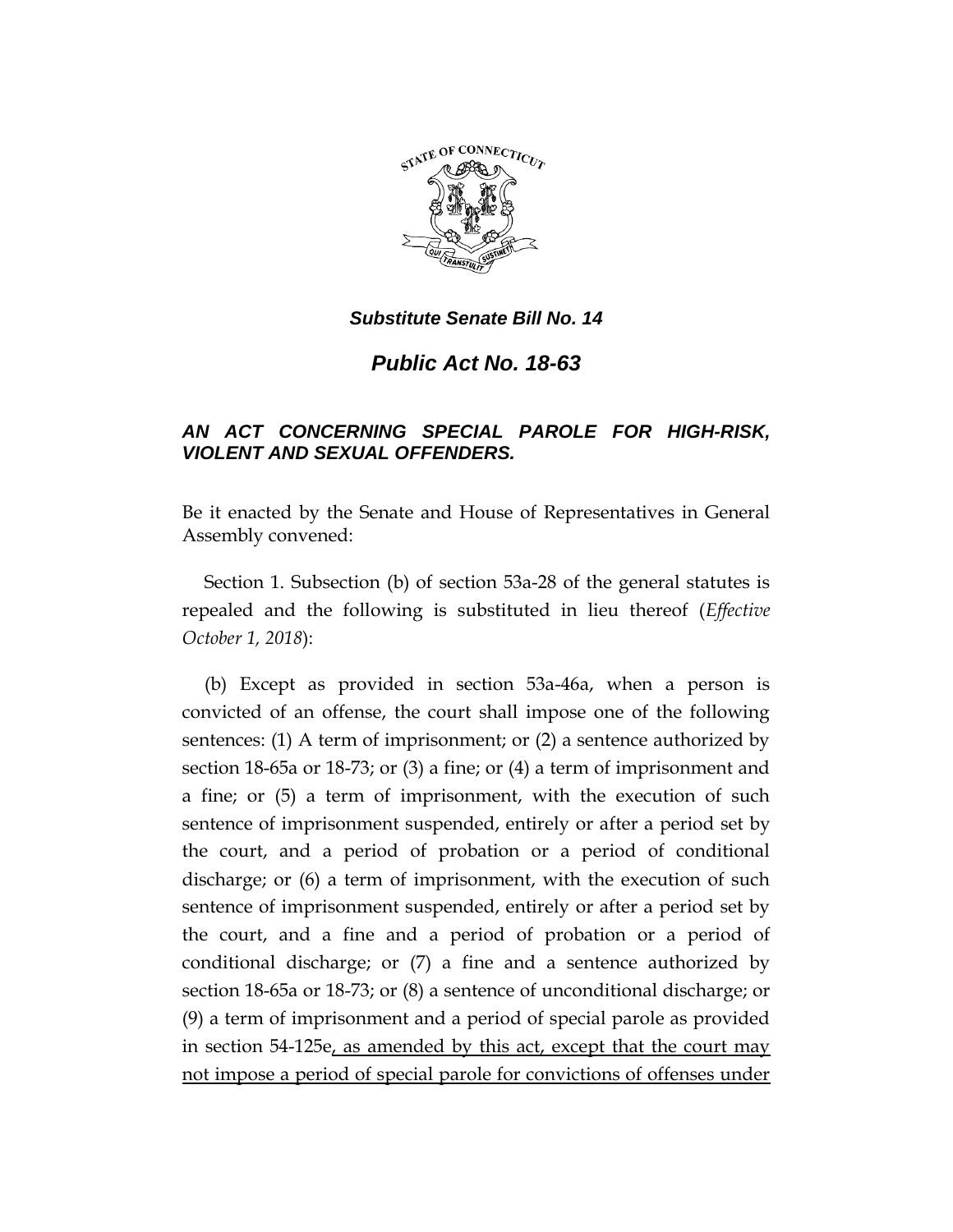## *Substitute Senate Bill No. 14*

## chapter 420b.

Sec. 2. Subsection (b) of section 54-125e of the general statutes is repealed and the following is substituted in lieu thereof (*Effective October 1, 2018*):

(b)  $(1)$  When sentencing a person, the court may not impose a period of special parole unless the court determines, based on the nature and circumstances of the offense, the defendant's prior criminal record and the defendant's history of performance on probation or parole, that a period of special parole is necessary to ensure public safety.

(2) If sentencing a person to a period of special parole, the court may recommend that such person comply with any or all of the requirements of subsection (a) of section 53a-30. The court shall cause a copy of any such recommendation to be delivered to such person and to the Department of Correction. The Board of Pardons and Paroles may require that such person comply with the requirements of subsection (a) of section 53a-30 which the court recommended. Any person sentenced to a period of special parole shall also be subject to such rules and conditions as may be established by the Board of Pardons and Paroles or its chairperson pursuant to section 54-126.

Sec. 3. Section 54-129 of the general statutes is repealed and the following is substituted in lieu thereof (*Effective October 1, 2018*):

If it appears to the appropriate panel of the Board of Pardons and Paroles that any convict or inmate on parole or eligible for parole or on special parole will lead an orderly life, **[**said**]** the panel, by a unanimous vote of all the members present at any regular meeting **[**thereof**]** of the panel, may declare such convict or inmate discharged from the custody of the Commissioner of Correction and shall thereupon deliver to him <u>or her</u> a written certificate to that effect under the seal of the Board of Pardons and Paroles and signed by **[**its